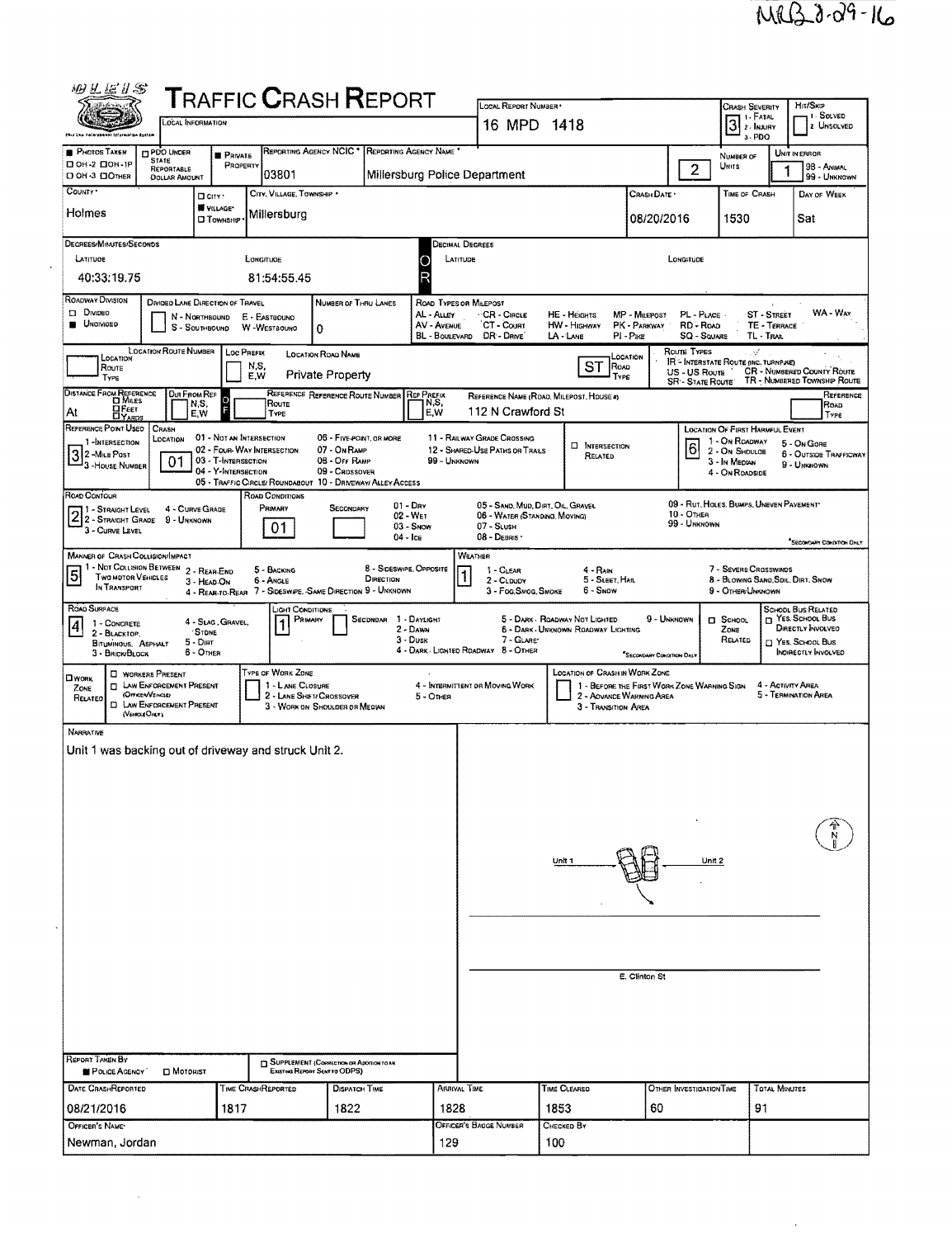| UNIT                                                                                                                                               |                                                                                                      |                                                                                       |                                                                                                                      |                                                        |                                                                                                                              |  |  |  |  |  |  |  |
|----------------------------------------------------------------------------------------------------------------------------------------------------|------------------------------------------------------------------------------------------------------|---------------------------------------------------------------------------------------|----------------------------------------------------------------------------------------------------------------------|--------------------------------------------------------|------------------------------------------------------------------------------------------------------------------------------|--|--|--|--|--|--|--|
|                                                                                                                                                    | LOCAL REPORT NUMBER                                                                                  | 16 MPD 1418                                                                           |                                                                                                                      |                                                        |                                                                                                                              |  |  |  |  |  |  |  |
| OWNER NAME: LAST, FIRST, MIDDLE ( C SAME AS DRIVER )<br>UNIT NUMBER                                                                                |                                                                                                      | OWNER PHONE NUMBER                                                                    |                                                                                                                      |                                                        | <b>DAMAGE AREA</b>                                                                                                           |  |  |  |  |  |  |  |
| Palmer, John, B<br>1                                                                                                                               |                                                                                                      | 330-473-4038                                                                          |                                                                                                                      | <b>DAMAGE SCALE</b>                                    | FRONT                                                                                                                        |  |  |  |  |  |  |  |
| OWNER ADDRESS: CITY, STATE, ZIP<br><b>CISAME AS DRIVER</b> )                                                                                       | 2<br>1 - None                                                                                        | n                                                                                     |                                                                                                                      |                                                        |                                                                                                                              |  |  |  |  |  |  |  |
| 2896 TR7, Brinkhaven, OH, 43006                                                                                                                    |                                                                                                      |                                                                                       |                                                                                                                      |                                                        | □                                                                                                                            |  |  |  |  |  |  |  |
| LP STATE LICENSE PLATE NUMBER                                                                                                                      | <b>VEHICLE IDENTIFICATION NUMBER</b>                                                                 |                                                                                       | # Occupants                                                                                                          | 2 - MINOR                                              |                                                                                                                              |  |  |  |  |  |  |  |
| OН<br>GLW7768                                                                                                                                      | 1FAHP3M25CL255389                                                                                    |                                                                                       | 1                                                                                                                    | 3 - FUNCTIONAL                                         | α<br>₫                                                                                                                       |  |  |  |  |  |  |  |
| <b>VEHICLE YEAR</b><br>VEHICLE MAKE<br>2012<br>Ford                                                                                                | VEHICLE MODEL<br>Focus                                                                               | VEHICLE COLOR<br>WHI                                                                  |                                                                                                                      | 4 - DISABLING                                          |                                                                                                                              |  |  |  |  |  |  |  |
| <b>INSURANCE COMPANY</b><br>Proof of<br>INSURANCE                                                                                                  | POLICY NUMBER                                                                                        | Towed By                                                                              |                                                                                                                      | 9 - Unknown                                            | о<br>O                                                                                                                       |  |  |  |  |  |  |  |
| Jacobs Vanaman Agenc<br>SHOWN                                                                                                                      | WPV3401676225-1                                                                                      |                                                                                       |                                                                                                                      |                                                        |                                                                                                                              |  |  |  |  |  |  |  |
| CARRIER NAME, ADDRESS, CITY, STATE, ZIP                                                                                                            | <b>CARRIER PHONE</b>                                                                                 |                                                                                       |                                                                                                                      |                                                        |                                                                                                                              |  |  |  |  |  |  |  |
| US DOT<br>VEHICLE WEIGHT GVWR/GCWR<br><b>TRAFFICWAY DESCRIPTION</b><br>Cargo Body Type<br>01 - No CARGO BODY TYPE/NOT APPLICABL 09 - POLE          |                                                                                                      |                                                                                       |                                                                                                                      |                                                        |                                                                                                                              |  |  |  |  |  |  |  |
| 1 - LESS THAN OR EQUAL TO 10K LBS<br>2 - 10,001 to 26,000x Lss<br>HM PLACARO ID NO.                                                                | 02 - Bus/Van (9-15 Seats, Inc Driver)<br>03 - Bus (16+ Seats, Inc Driver)                            | 10 - Cargo Tank<br>11 - FLAT BEO                                                      |                                                                                                                      |                                                        | 1 - TWO-WAY, NOT DIVIDED<br>5 2 - TWO-WAY, NOT DIVIDEO, CONTINUOUS LEFT TURN LANE                                            |  |  |  |  |  |  |  |
| 3 - MORE THAN 26,000K LBS.                                                                                                                         | 04 - VEHICLE TOWING ANOTHER VEHICLE<br>$05 -$ Logging                                                | 12 - Dump<br>13 - CONCRETE MIXER                                                      |                                                                                                                      | 4 - Two-Way, Divideo, Positive Median Barrier          | 3 - Two-Way, Divideo, Unprotected (Painted or Grass >4FT) Media                                                              |  |  |  |  |  |  |  |
| <b>HAZAROOUS MATERIAL</b><br><b>HM CLASS</b><br><b>CI RELATED</b><br><b>NUMBER</b>                                                                 | 05 - INTERMODAL CONTAINER CHASIS<br>07 - CARGO VAN ENCLOSED BOX                                      | 14 - AUTO TRANSPORTER<br>15 - GARBAGE / REFUSE                                        | 5 - ONE-WAY TRAFFICWAY<br>CI Hir / Skip Unit                                                                         |                                                        |                                                                                                                              |  |  |  |  |  |  |  |
| NON-MOTORIST LOCATION PRIOR TO IMPACT<br>TYPE OF USE                                                                                               | 08 - GRAIN, CHIPS, GRAVEL<br>UNIT TYPE                                                               | 99 - OTHER/UNKNOWN                                                                    |                                                                                                                      |                                                        |                                                                                                                              |  |  |  |  |  |  |  |
| 01 - INTERSECTION - MARKED CROSSWAL<br>$\mathbf{1}$<br>02 - INTERSECTION - NO CROSSWALK                                                            | 02                                                                                                   |                                                                                       |                                                                                                                      |                                                        | PASSENGER VEHICLES (LESS THAN 9 PASSENGERS MEDIMEAVY TRUCKS OR COMBO UNITS > 10KLBS BUS/VAN/LIMO(9 OR MORE INCLUDING DRIVER) |  |  |  |  |  |  |  |
| 03 - INTERSECTION OTHER<br>1 - PERSONAL<br>04 - MIDBLOCK - MARKED CROSSWALK                                                                        | 01 - Sub COMPACT<br>02 - COMPACT<br>99 - UNKNOWN 03 - MID SIZE                                       |                                                                                       | 14 - SINGLE UNIT TRUCK: 3+ AXLES                                                                                     |                                                        | 13 - SINGLE UNIT TRUCK OR VAN 2AXLE, 6 TIRES 21 - BUS/VAN (9-15 SEATS, INC DRIVER)<br>22 - BUS (16+ Sears, INC DRIVER)       |  |  |  |  |  |  |  |
| 2 - COMMERCIAL<br>05 - TRAVEL LANE - OTHER LOCATION<br>06 - BICYCLE LANE                                                                           | OR HIT/SKIP<br>04 - FULL SIZE<br>05 - MINIVAN                                                        | 16 - TRUCK/TRACTOR (BOBTAIL)                                                          | 15 - SINGLE UNIT TRUCK / TRAILER                                                                                     | <b>Non-Motorist</b>                                    | 23 - ANIMAL WITH RIDER                                                                                                       |  |  |  |  |  |  |  |
| 3 - GOVERNMENT<br>07 - SHOULDER/ROADSIDE<br>08 - SIDEWALK                                                                                          | <b>06 - SPORT UTILITY VEHICLE</b><br>07 - Pickup                                                     | 18 - TRACTOR/DOUBLE<br><b>19 - TRACTOR/TRIPLES</b>                                    | 24 - ANMAL WITH BUGGY, WAGON, SURREY<br>17 - TRACTOR/SEMI-TRALER<br>25 - BICYCLE/PEDACYCLIST<br>26 - PEDESTRUWSKATER |                                                        |                                                                                                                              |  |  |  |  |  |  |  |
| 09 - MEDIAN/CROSSING ISLAND<br><b>DIN EMERGENCY</b><br>10 - DRIVE WAY ACCESS<br>RESPONSE                                                           | $08 - V_{AN}$<br>09 - MOTORCYCLE                                                                     |                                                                                       | 20 - OTHER MEDIMEAVY VEHICLE<br>27 - OTHER NON-MOTORIST                                                              |                                                        |                                                                                                                              |  |  |  |  |  |  |  |
| 11 - SHARED-USE PATH OR TRAIL<br>10 - MOTORIZED BICYCLE<br>12 - NON-TRAFFICWAY AREA<br>HAS HM PLACARD<br>11 - SNOWMOBILE/ATV<br>99 - OTHER/UNKNOWN |                                                                                                      |                                                                                       |                                                                                                                      |                                                        |                                                                                                                              |  |  |  |  |  |  |  |
| 12 - OTHER PASSENGER VEHICLE<br>SPECIAL FUNCTION 01 - NONE<br>09 - AMBULANCE<br>17 - FARM VEHICLE<br>ACTION<br>MOST DAMAGEO AREA                   |                                                                                                      |                                                                                       |                                                                                                                      |                                                        |                                                                                                                              |  |  |  |  |  |  |  |
| $02 - TAXI$<br>$10 - F$ <sub>IRE</sub><br>01<br>03 - RENTAL TRUCK (OVER 10KLBS)<br>04 - Bus - SCHOOL (PUBLIC OR PRIVATE) 12 - MILITARY             | 18 - FARM EQUIPMENT<br>19 - Мотовноме<br>11 - HIGHWAY/MAINTENANCE<br>20 - Gour CART                  | $01 -$ None<br>05<br>02 - CENTER FRONT                                                | 99 - UNKNOWN<br>08 - LEFT SIDE<br>1 1 - Non-Contact<br>3 2 - Non-Coursion<br>09 - LEFT FRONT                         |                                                        |                                                                                                                              |  |  |  |  |  |  |  |
| 05 - Bus - Transit<br>13 - Pouce<br>06 - Bus - Charter<br>14 - PUBLIC UTILITY                                                                      | 21 - Train<br>22 - OTHER (EXPLAN IN NARRATIVE)                                                       | 03 - Right FRONT<br>MPACT ARE 04 - RIGHT SIDE<br>05 - RIGHT REAR                      | 10 - TOP AND WINDOWS<br>11 - UNDERCARRIAGE<br>12 - LOAD/TRAILER                                                      |                                                        | 3 - STRIKING*<br>4 - STRUCK<br>5 - STRINING/STRUCK                                                                           |  |  |  |  |  |  |  |
| 07 - Bus - SHUTTLE<br>08 - Bus - OTHER                                                                                                             | 15 - OTHER GOVERNMENT<br>16 - CONSTRUCTION EQIP.                                                     | 05<br>06 - REAR CENTER                                                                | 13 - TOTAL (ALL AREAS)<br>9 - Unknown<br>07 - LEFT REAR<br>$14 -$ Other                                              |                                                        |                                                                                                                              |  |  |  |  |  |  |  |
| PRE- CRASH ACTIONS                                                                                                                                 |                                                                                                      |                                                                                       |                                                                                                                      |                                                        |                                                                                                                              |  |  |  |  |  |  |  |
| <b>MOTORIST</b><br>02<br>01 - STRAIGHT AHEAD                                                                                                       | 07 - MAKING U-TURN<br>13 - NEGOTIATING A CURVE                                                       | Non-Motorist                                                                          | 15 - ENTERING OR CROSSING SPECIFIED LOCATIO                                                                          |                                                        | 21 - OTHER NON-MOTORIST ACTION                                                                                               |  |  |  |  |  |  |  |
| 02 - BACKING<br>03 - CHANGING LANES                                                                                                                | 14 - OTHER MOTORIST ACTIO<br>08 - ENTERING TRAFFIC LANE<br>09 - LEAVING TRAFFIC LANE                 | 17 - WORKING                                                                          | 16 - WALKING, RUNNING, JOGGING, PLAYING, CYCLING                                                                     |                                                        |                                                                                                                              |  |  |  |  |  |  |  |
| 99 - UNKNOWN<br>04 - OVERTAKING/PASSING<br>10 - PARKED<br>05 - MAKING RIGHT TURN                                                                   | 11 - Slowing or Stopped in Traffic                                                                   | 18 - PUSHING VEHICLE<br>19 - APPROACHING OR LEAVING VEHICLE                           |                                                                                                                      |                                                        |                                                                                                                              |  |  |  |  |  |  |  |
| 06 - MAKING LEFT TURN<br>12 - DRIVERLESS<br><b>CONTRIBUTING CIRCUMSTANCE</b>                                                                       |                                                                                                      | 20 - Standing                                                                         |                                                                                                                      | <b>VEHICLE DEFECTS</b>                                 |                                                                                                                              |  |  |  |  |  |  |  |
| <b>PRIMARY</b><br><b>MOTORIST</b><br>$01 - None$                                                                                                   | 11 - IMPROPER BACKING                                                                                | Non-Motorist<br>22 - NONE                                                             |                                                                                                                      |                                                        | 01 - TURN SIGNALS<br>02 - HEAD LAMPS                                                                                         |  |  |  |  |  |  |  |
| 11<br>02 - FAILURE TO YIELD<br>03 - RAN REO LIGHT                                                                                                  | 12 - IMPROPER START FROM PARKED POSITION<br>13 - STOPPED OR PARKED ILLEGALLY                         | 23 - IMPROPER CROSSING<br>24 - DARTING                                                |                                                                                                                      | 04 - BRAKES                                            | 03 - TAIL LAMPS                                                                                                              |  |  |  |  |  |  |  |
| 04 - RAN STOP SIGN<br>05 - Exceeded Speed Limit<br>Secondary                                                                                       | 14 - OPERATING VEHICLE IN NEGLIGENT MANNER<br>15 - Swering to Avoid (Due to External Conditions)     | 25 - LYING AND/OR LLEGALLY IN ROADWAY<br>26 - FALURE TO YIELD RIGHT OF WAY            |                                                                                                                      |                                                        | 05 - STEERING<br>06 - TIRE BLOWOUT                                                                                           |  |  |  |  |  |  |  |
| 06 - UNSAFE SPEED<br>07 - IMPROPER TURN<br>08 - LEFT OF CENTER                                                                                     | 16 - WRONG SIGE/WRONG WAY<br>17 - FALURE TO CONTROL                                                  | 27 - NOT VISIBLE (DARK CLOTHING)<br>28 - INATTENTIVE                                  |                                                                                                                      |                                                        | 07 - WORN OR SLICK TIRES<br>08 - TRAILER EQUIPMENT DEFECTIVE                                                                 |  |  |  |  |  |  |  |
| 09 - FOLLOWED TOO CLOSELY/ACDA<br>99 - UNKNOWN<br>10 - IMPROPER LANE CHANGE                                                                        | 18 - Vision Oastruction<br>19 - OPERATING DEFECTIVE EQUIPMENT<br>20 - LOAD SHIFTING/FALLING/SPILLING | 29 - FAILURE TO OBEY TRAFFIC SIGNS<br>/SIGNALS/OFFICER<br>30 - WRONG SIDE OF THE ROAD |                                                                                                                      |                                                        | 09 - MOTOR TROUBLE<br>10 - DISABLED FROM PRIOR ACCIDENT<br>11 - OTHER DEFECTS                                                |  |  |  |  |  |  |  |
| <b>PASSING OFF ROAD</b>                                                                                                                            | 21 - OTHER IMPROPER ACTION                                                                           | 31 - OTHER NON-MOTORIST ACTION                                                        |                                                                                                                      |                                                        |                                                                                                                              |  |  |  |  |  |  |  |
| <b>SEQUENCE OF EVENTS</b><br>20                                                                                                                    | <b>NON-COLLISION EVENTS</b><br>01 - OVERTURN/ROLLOVER<br>6                                           | 06 - EQUIPMENT FAILURE                                                                |                                                                                                                      | 10 - Cross Median                                      |                                                                                                                              |  |  |  |  |  |  |  |
| 21<br>FIRST<br>Most                                                                                                                                | 02 - FIRE/EXPLOSION<br>03 - IMMERSION                                                                | (BLOWN TIRE, BRAKE FAILUPE, ETC)<br>07 - SEPARATION OF UNITS                          |                                                                                                                      | 11 - Cross Center Line<br>OPPOSITE DIRECTION OF TRAVEL |                                                                                                                              |  |  |  |  |  |  |  |
| 2<br>99 - UNKNOWN<br><b>HARMFUL</b><br><b>HARMFUL</b><br>Event<br>EVENT                                                                            | 04 - JACKKNIFE<br>05 - CARGO/EQUIPMENT LOSS OR SHIFT 09 - RAN OFF ROAD LEFT                          | 08 - RAN OFF ROAD RIGHT                                                               |                                                                                                                      | 12 - DOWNHILL RUNAWAY<br>13 - OTHER NON-COLLISION      |                                                                                                                              |  |  |  |  |  |  |  |
| COLLISION WITH PERSON, VEHICLE OR OBJECT NOT FIXED                                                                                                 | COLLISION WITH FIXED, OBJECT                                                                         | 25 - IMPACT ATTENUATOR/CRASH CUSHION33 - MEDIAN CABLE BARRIER                         |                                                                                                                      | 41 - OTHER POST, POLE                                  | $48 - 7$ REE                                                                                                                 |  |  |  |  |  |  |  |
| 14 - PEDESTRIAN<br>21 - PARKED MOTOR VEHICLE<br>15 - PEDALCYCLE<br>22 - WORK ZONE MAINTENANCE EQUIPMENT                                            | 26 - BRIDGE OVERHEAD STRUCTURE<br>27 - BRIDGE PIER OR ABUTMENT                                       | 34 - Median Guardrall Barrier<br>35 - Median Concrete Barrier                         | 42 - CULVERT                                                                                                         | OR SUPPORT                                             | 49 - FIRE HYDRANT<br>50 - WORK ZONE MAINTENANCE                                                                              |  |  |  |  |  |  |  |
| 16 - RAILWAY VEHICLE (TRAIN, ENGINE)<br>23 - STRUCK BY FALLING, SHIFTING CARGO<br>17 - ANIMAL . FARM<br>OR ANYTHING SET IN MOTION BY A             | 28 - BRIDGE PARAPET<br>29 - BRIDGE RAIL                                                              | 36 - Median Other Barrier<br>37 - Traffic Sign Post                                   | 43 - Cuns<br>44 - Опсн                                                                                               |                                                        | EQUIPMENT<br>51 - WALL, BUILDING, TUNNEL                                                                                     |  |  |  |  |  |  |  |
| 18 - ANIMAL - DEER<br>MOTOR VEHICLE<br>19 - ANIMAL - OTHER<br>24 - Отная Movable Овлест<br>20 - MOTOR VEHICLE IN TRANSPORT                         | 30 - GUARDRAIL FACE<br>31 - GUARDRAILEND<br>32 - PORTABLE BARRIER                                    | 38 - Overhead Sign Post<br>39 - LIGHT/LUMINARIES SUPPORT<br>40 - UTILITY POLE         | 46 - FENCE<br>47 - Margox                                                                                            | 45 - EMBANKMENT                                        | 52 - OTHER FIXED OBJECT                                                                                                      |  |  |  |  |  |  |  |
| UNIT SPEED<br>Posted Speed<br><b>TRAFFIC CONTROL</b>                                                                                               |                                                                                                      |                                                                                       | Unit Direction                                                                                                       |                                                        |                                                                                                                              |  |  |  |  |  |  |  |
| 5<br>01<br>02 - S TOP SIGN                                                                                                                         | 07 - RAILROAD CROSSBUCKS<br>01 - No CONTROLS<br>08 - RALROAD FLASHERS                                | 13 - CROSSWALK LINES<br>FROM<br>14 - WALK/DON'T WALK                                  | To                                                                                                                   | 1 - North<br>2 - South                                 | 5 - NORTHEAST<br>9 - UNKNOWN<br>6 - NORTHWEST                                                                                |  |  |  |  |  |  |  |
| 03 - Yieup Sian<br>$\square$ Stated                                                                                                                | 09 - RALROAD GATES<br>04 - TRAFFIC SIGNAL<br>10 - COSTRUCTION BARRICADE                              | $15 - O$ THER<br>16 - Not Reported                                                    |                                                                                                                      | $3 - EAST$<br>4 - West                                 | 7 - SOUTHEAST<br>8 - SOUTHWEST                                                                                               |  |  |  |  |  |  |  |
| <b>ESTIMATED</b>                                                                                                                                   | 05 - TRAFFIC FLASHERS<br>11 - PERSON (FLAGGER, OFFICER<br>06 - School Zone<br>12 - PAVEMENT MARKINGS |                                                                                       |                                                                                                                      |                                                        |                                                                                                                              |  |  |  |  |  |  |  |

 $\sim$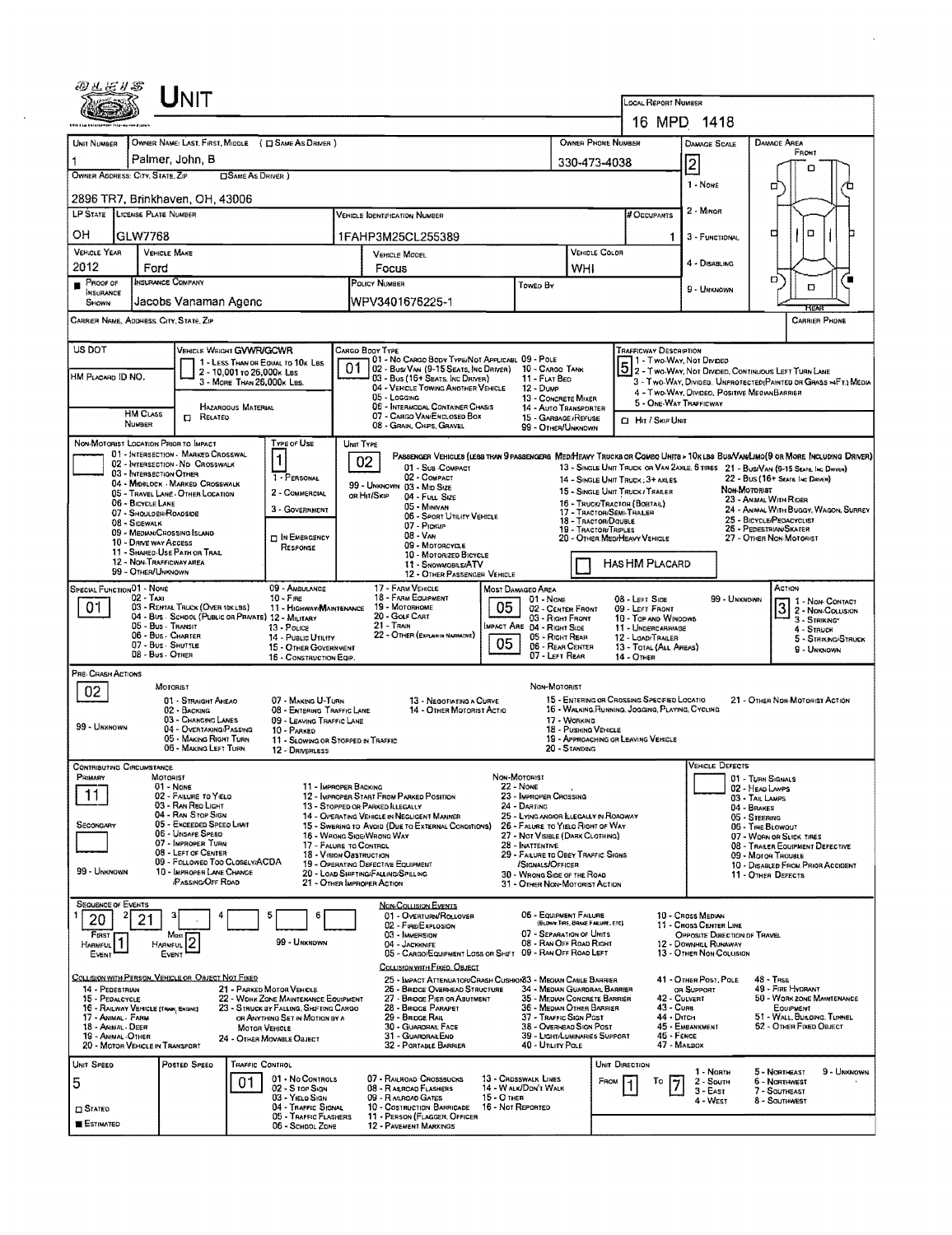|                                                                                                                                                   | Unit                                                                      |                                                                          |                                                       |                                                                                                                               |                                     |                                                                       |                                             |                                                                                                 |                                                                                                           |                                                                                    |                                    |                                                                                     |  |  |
|---------------------------------------------------------------------------------------------------------------------------------------------------|---------------------------------------------------------------------------|--------------------------------------------------------------------------|-------------------------------------------------------|-------------------------------------------------------------------------------------------------------------------------------|-------------------------------------|-----------------------------------------------------------------------|---------------------------------------------|-------------------------------------------------------------------------------------------------|-----------------------------------------------------------------------------------------------------------|------------------------------------------------------------------------------------|------------------------------------|-------------------------------------------------------------------------------------|--|--|
|                                                                                                                                                   |                                                                           |                                                                          |                                                       |                                                                                                                               |                                     |                                                                       |                                             |                                                                                                 | LOCAL REPORT NUMBER                                                                                       | 16 MPD 1418                                                                        |                                    |                                                                                     |  |  |
| UNIT NUMBER                                                                                                                                       | OWNER NAME: LAST, FIRST, MIDDLE ( C SAME AS DRIVER )                      |                                                                          |                                                       |                                                                                                                               | OWNER PHONE NUMBER                  |                                                                       |                                             |                                                                                                 |                                                                                                           |                                                                                    |                                    | DAMAGE AREA                                                                         |  |  |
| 2                                                                                                                                                 | Dewit, Benjamin, J                                                        |                                                                          |                                                       |                                                                                                                               |                                     |                                                                       |                                             |                                                                                                 |                                                                                                           | DAMAGE SCALE                                                                       | FRONT                              |                                                                                     |  |  |
| OWNER ADDRESS: CITY, STATE, ZIP                                                                                                                   |                                                                           | □ SAME AS DRIVER)                                                        |                                                       |                                                                                                                               | 330-275-6829                        |                                                                       |                                             | Ī2                                                                                              |                                                                                                           | Ω                                                                                  |                                    |                                                                                     |  |  |
|                                                                                                                                                   | 314 Galation St, Glenmont, OH, 44628                                      |                                                                          |                                                       |                                                                                                                               |                                     |                                                                       |                                             |                                                                                                 |                                                                                                           | 1 - NONE                                                                           |                                    | о                                                                                   |  |  |
| LP STATE LICENSE PLATE NUMBER                                                                                                                     |                                                                           |                                                                          |                                                       | <b>VEHICLE IDENTIFICATION NUMBER</b>                                                                                          |                                     | 2 - MINOR<br># Occupants                                              |                                             |                                                                                                 |                                                                                                           |                                                                                    |                                    |                                                                                     |  |  |
| OН<br>FQD1707                                                                                                                                     |                                                                           |                                                                          |                                                       | 2TBR12E11C395343                                                                                                              |                                     |                                                                       |                                             |                                                                                                 |                                                                                                           | 3 - FUNCTIONAL                                                                     |                                    | ο<br>п                                                                              |  |  |
| <b>VEHICLE YEAR</b>                                                                                                                               | <b>VEHICLE MAKE</b>                                                       |                                                                          |                                                       | VEHICLE MODEL                                                                                                                 | VEHICLE COLOR                       |                                                                       |                                             | 4 - DISABLING                                                                                   |                                                                                                           |                                                                                    |                                    |                                                                                     |  |  |
| 2001<br>PROOF OF                                                                                                                                  | Tovota<br><b>INSURANCE COMPANY</b>                                        |                                                                          | POLICY NUMBER                                         | Corolla                                                                                                                       |                                     | Towep By                                                              | GLD                                         |                                                                                                 |                                                                                                           |                                                                                    |                                    | Έ                                                                                   |  |  |
| <b>INSURANCE</b><br>SHOWN                                                                                                                         | <b>GEICO</b>                                                              |                                                                          |                                                       | 4350-69-37-03                                                                                                                 | 9 - UNKNOWN                         |                                                                       |                                             |                                                                                                 |                                                                                                           |                                                                                    | o                                  |                                                                                     |  |  |
| CARRIER NAME, ADDRESS, CITY, STATE, ZIP                                                                                                           |                                                                           |                                                                          |                                                       |                                                                                                                               |                                     |                                                                       |                                             |                                                                                                 |                                                                                                           |                                                                                    |                                    | <b>CARRIER PHONE</b>                                                                |  |  |
| US DOT                                                                                                                                            | VEHICLE WEIGHT <b>GVWR/GCWR</b>                                           |                                                                          | CARGO BODY TYPE                                       |                                                                                                                               |                                     |                                                                       |                                             | <b>TRAFFICWAY DESCRIPTION</b>                                                                   |                                                                                                           |                                                                                    |                                    |                                                                                     |  |  |
| HM PLACARD ID NO.                                                                                                                                 |                                                                           | 1 - LESS THAN OR EQUAL TO 10K LBS<br>2 - 10,001 To 26,000x Las           | 01                                                    | 01 - No CARGO BODY TYPE/NOT APPLICABL 09 - POLE<br>02 - Bus/Van (9-15 Seats, Inc Driver) 10 - Cargo Tank                      |                                     |                                                                       |                                             |                                                                                                 |                                                                                                           |                                                                                    |                                    | 1 - T WO-WAY, NOT DIVIDEO<br>5 2 - T WO-WAY, NOT DIVIDEO, CONTINUOUS LEFT TURN LANE |  |  |
|                                                                                                                                                   |                                                                           | 3 - MORE THAN 26,000K LBS.                                               |                                                       | 03 - Bus (16+ Seats, Inc Driver)<br>04 - VEHICLE TOWING ANOTHER VEHICLE<br>05 - Logging                                       |                                     | 11 - FLAT BED<br>12 - DUMP                                            |                                             |                                                                                                 |                                                                                                           | 4 - Two-Way, Divided, Positive Median Barrier                                      |                                    | 3 - Two-Way, Divideo. UNPROTECTEO(PAINTED OR GRASS >4FT.) MEDIA                     |  |  |
| <b>HM CLASS</b>                                                                                                                                   | <b>HAZARDOUS MATERIAL</b>                                                 |                                                                          |                                                       | 06 - INTERMODAL CONTAINER CHASIS<br>07 - CARGO VAN ENCLOSED BOX                                                               |                                     | 13 - CONCRETE MIXER<br>14 - AUTO TRANSPORTER                          |                                             |                                                                                                 |                                                                                                           | 5 - ONE-WAY TRAFFICWAY                                                             |                                    |                                                                                     |  |  |
| <b>NUMBER</b>                                                                                                                                     | $\Box$ Related                                                            |                                                                          |                                                       | 08 - GRAN, CHPS, GRAVEL                                                                                                       |                                     | 15 - GARBAGE / REFUSE<br>99 - OTHER/UNKNOWN                           |                                             | <b>D</b> Hn / Sxip Unit                                                                         |                                                                                                           |                                                                                    |                                    |                                                                                     |  |  |
| NON-MOTORIST LOCATION PRIOR TO IMPACT                                                                                                             | 01 - INTERSECTION - MARKED CROSSWAL                                       | TYPE OF USE                                                              | UNIT TYPE                                             | PASSENGER VEHICLES (LESS THAN 9 PASSENGERS MEDIHEAVY TRUCKS OR COMBO UNITS > 10K LBS BUS/VAN/LIMO(9 OR MORE INCLUDING DRIVER) |                                     |                                                                       |                                             |                                                                                                 |                                                                                                           |                                                                                    |                                    |                                                                                     |  |  |
|                                                                                                                                                   | 02 - INTERSECTION - NO CROSSWALK<br>03 - INTERSECTION OTHER               | $\mathbf{1}$                                                             | 03                                                    | 01 - Sua COMPACT                                                                                                              |                                     |                                                                       |                                             |                                                                                                 |                                                                                                           |                                                                                    |                                    | 13 - SINGLE UNIT TRUCK OR VAN ZAXLE, 6 TIRES 21 - BUS/VAN (9-15 SEATS, INC DRIVER)  |  |  |
|                                                                                                                                                   | 04 - MIDBLOCK - MARKED CROSSWALK<br>05 - TRAVEL LANE - OTHER LOCATION     | 1 - PERSONAL<br>2 - COMMERCIAL                                           | ов Ніт/Sкір                                           | 02 - COMPACT<br>99 - UNKNOWN 03 - MID SIZE                                                                                    |                                     |                                                                       |                                             | 14 - SINGLE UNIT TRUCK: 3+ AXLES<br>15 - SINGLE UNIT TRUCK / TRAILER                            |                                                                                                           | 22 - BUS (16+ SEATS, INC DRIVER)<br>NON-MOTORIST                                   |                                    |                                                                                     |  |  |
| 06 - BICYCLE LANE                                                                                                                                 | 07 - SHOULDER/ROADSIDE                                                    | 3 - GOVERNMENT                                                           |                                                       | 04 - FULL SIZE<br>05 - Minivan                                                                                                |                                     |                                                                       |                                             | 16 - TRUCK/TRACTOR (BOBTAIL)<br>17 - TRACTOR/SEMI-TRAILER                                       |                                                                                                           |                                                                                    |                                    | 23 - ANIMAL WITH RIDER<br>24 - ANIMAL WITH BUGGY, WAGON, SURREY                     |  |  |
| 08 - SIDEWALK                                                                                                                                     | 09 - MEDIAN/CROSSING ISLAND                                               |                                                                          | 06 - SPORT UTILITY VEHICLE<br>07 - Pickup<br>08 - VAN |                                                                                                                               |                                     |                                                                       |                                             | 18 - TRACTOR/DOUBLE<br>19 - TRACTOR/TRIPLES                                                     | 25 - BICYCLE/PEDACYCLIST<br>26 - PEDESTRIAN/SKATER                                                        |                                                                                    |                                    |                                                                                     |  |  |
|                                                                                                                                                   | 10 - DRIVE WAY ACCESS<br>11 - SHARED-USE PATH OR TRAIL                    | IN EMERGENCY<br>RESPONSE                                                 |                                                       | 09 - MOTORCYCLE                                                                                                               |                                     |                                                                       |                                             | 20 - OTHER MED/HEAVY VEHICLE                                                                    |                                                                                                           |                                                                                    |                                    | 27 - OTHER NON-MOTORIST                                                             |  |  |
| 10 - MOTORIZED BICYCLE<br>12 - NON-TRAFFICWAY AREA<br>HAS HM PLACARD<br>11 - SNOWMOBILE/ATV<br>99 - OTHER/UNKNOWN<br>12 - OTHER PASSENGER VEHICLE |                                                                           |                                                                          |                                                       |                                                                                                                               |                                     |                                                                       |                                             |                                                                                                 |                                                                                                           |                                                                                    |                                    |                                                                                     |  |  |
| <b>SPECIAL FUNCTION01 - NONE</b>                                                                                                                  |                                                                           | 09 - AMBULANCE                                                           |                                                       | 17 - FARM VEHICLE                                                                                                             |                                     | MOST DAMAGED AREA                                                     |                                             |                                                                                                 |                                                                                                           |                                                                                    |                                    | ACTION                                                                              |  |  |
| $02 - TAXI$<br>01                                                                                                                                 | 03 - RENTAL TRUCK (OVER 10K LBS)                                          | $10 -$ FiRE<br>11 - HIGHWAY/MAINTENANCE                                  |                                                       | 18 - FARM EQUIPMENT<br>01 - NONE<br>19 - Мотовноме<br>07<br>02 - CENTER FRONT<br>20 - GDLF CART                               |                                     |                                                                       |                                             |                                                                                                 | 99 - Unknown<br>08 - LEFT SIDE<br>1 - Non-Contact<br>$42 - \frac{2}{5}$ - Non-Coursion<br>09 - LEFT FRONT |                                                                                    |                                    |                                                                                     |  |  |
|                                                                                                                                                   | 04 - Bus - SCHOOL (PUBLIC OR PRIVATE) 12 - MILITARY<br>05 - Bus - Transit | 13 Pouce<br>14 - Pusuc UTILITY                                           |                                                       | 21 - Train<br>22 - OTHER (EXPLAN IN NARRATIVE)                                                                                |                                     | 03 - Right Front<br>MPACT ARE 04 - RIGHT SIDE                         |                                             | 10 - TOP AND WINDOWS<br>11 - UNDERCARRIAGE                                                      |                                                                                                           |                                                                                    |                                    | 3 - STRIKING<br>4 - Struck                                                          |  |  |
|                                                                                                                                                   | 06 - Bus - Charter<br>07 - Bus - SHUTTLE<br>08 - Bus - OTHER              | 15 - OTHER GOVERNMENT                                                    |                                                       | 07                                                                                                                            | 05 - Right Rear<br>06 - REAR CENTER |                                                                       | 12 - LOAD/TRAILER<br>13 - TOTAL (ALL AREAS) |                                                                                                 |                                                                                                           |                                                                                    | 5 - STRIKING/STRUCK<br>9 - UNKNOWN |                                                                                     |  |  |
| PRE- CRASH ACTIONS                                                                                                                                |                                                                           | 16 - CONSTRUCTION EQIP.                                                  |                                                       |                                                                                                                               |                                     | 07 - LEFT REAR                                                        |                                             | 14 - OTHER                                                                                      |                                                                                                           |                                                                                    |                                    |                                                                                     |  |  |
| 10                                                                                                                                                | <b>MOTORIST</b>                                                           |                                                                          |                                                       |                                                                                                                               |                                     | NON-MOTORIST                                                          |                                             |                                                                                                 |                                                                                                           |                                                                                    |                                    |                                                                                     |  |  |
|                                                                                                                                                   | 01 - STRAIGHT AHEAD<br>02 - BACKING                                       | 07 - MAKING U-TURN<br>08 - ENTERING TRAFFIC LANE                         |                                                       | 13 - NEGOTIATING A CURVE<br>14 - OTHER MOTORIST ACTIO                                                                         |                                     |                                                                       |                                             | 15 - ENTERING OR CROSSING SPECIFIED LOCATIO<br>16 - WALKING, RUNNING, JOGGING, PLAYING, CYCLING |                                                                                                           |                                                                                    |                                    | 21 - OTHER NON-MOTORIST ACTION                                                      |  |  |
| 99 - UNKNOWN                                                                                                                                      | 03 - CHANGING LANES<br>04 - OVERTAKING/PASSING                            | 09 - LEAVING TRAFFIC LANE<br>10 - PARKED                                 |                                                       |                                                                                                                               |                                     |                                                                       | 17 - WORKING<br>18 - PUSHING VEHICLE        |                                                                                                 |                                                                                                           |                                                                                    |                                    |                                                                                     |  |  |
|                                                                                                                                                   | 05 - MAKING RIGHT TURN<br>06 - MAKING LEFT TURN                           | 11 - SLOWING OR STOPPED IN TRAFFIC<br>12 - DRNERLESS                     |                                                       |                                                                                                                               |                                     |                                                                       | 20 - STANDING                               | 19 - APPROACHING OR LEAVING VEHICLE                                                             |                                                                                                           |                                                                                    |                                    |                                                                                     |  |  |
| <b>CONTRIBUTING CIRCUMSTANCE</b><br>Primary                                                                                                       | MOTORIST                                                                  |                                                                          |                                                       |                                                                                                                               | NON-MOTORIST                        |                                                                       |                                             |                                                                                                 |                                                                                                           | <b>VEHICLE DEFECTS</b>                                                             | 01 - TURN SIGNALS                  |                                                                                     |  |  |
| -01                                                                                                                                               | 01 - NONE<br>02 - FAILURE TO YIELD                                        |                                                                          | 11 - IMPROPER BACKING                                 | 12 - IMPROPER START FROM PARKED POSITION                                                                                      |                                     | <b>22 - NONE</b><br>23 - IMPROPER CROSSING                            |                                             |                                                                                                 |                                                                                                           |                                                                                    | 02 - HEAD LAMPS<br>03 - TAIL LAMPS |                                                                                     |  |  |
|                                                                                                                                                   | 03 - RAN RED LIGHT<br>04 - RAN STOP SIGN                                  |                                                                          | 13 - STOPPED OR PARKED ILLEGALLY                      | 14 - OPERATING VEHICLE IN NEGLIGENT MANNER                                                                                    |                                     | 24 - DARTING<br>25 - LYING AND/OR ILLEGALLY IN ROADWAY                |                                             |                                                                                                 |                                                                                                           |                                                                                    | 04 - BRAKES<br>05 - STEERING       |                                                                                     |  |  |
| <b>SECONDARY</b>                                                                                                                                  | 05 - Exceeped Speed Limit<br>06 - UNSAFE SPEED                            |                                                                          | 16 - Wrong Side/Wrong Way                             | 15 - Swering to Avoid (Due to External Conditions)                                                                            |                                     | 26 - FALURE TO YIELD RIGHT OF WAY<br>27 - NOT VISIBLE (DARK CLOTHING) |                                             |                                                                                                 |                                                                                                           |                                                                                    | 06 - TIRE BLOWOUT                  |                                                                                     |  |  |
|                                                                                                                                                   | 07 - IMPROPER TURN<br>08 - LEFT OF CENTER                                 |                                                                          | 17 - FALURE TO CONTROL<br>18 - VISION OBSTRUCTION     |                                                                                                                               |                                     | 28 - INATTENTIVE<br>29 - FAILURE TO OBEY TRAFFIC SIGNS                |                                             |                                                                                                 |                                                                                                           | 07 - WORN OR SLICK TIRES<br>08 - TRAILER EQUIPMENT DEFECTIVE<br>09 - MOTOR TROUBLE |                                    |                                                                                     |  |  |
| 99 - UNKNOWN                                                                                                                                      | 09 - FOLLOWED TOO CLOSELY/ACDA<br>10 - IMPROPER LANE CHANGE               |                                                                          | 20 - LOAD SHIFTING/FALLING/SPILLING                   | 19 - OPERATING DEFECTIVE EQUIPMENT                                                                                            |                                     | /SIGNALS/OFFICER<br>30 - WRONG SIDE OF THE ROAD                       |                                             |                                                                                                 |                                                                                                           |                                                                                    |                                    | 10 - DISABLED FROM PRIOR ACCIDENT<br>11 - OTHER DEFECTS                             |  |  |
|                                                                                                                                                   | <b>PASSING/OFF ROAD</b>                                                   |                                                                          | 21 - OTHER IMPROPER ACTION                            |                                                                                                                               |                                     | 31 - OTHER NON-MOTORIST ACTION                                        |                                             |                                                                                                 |                                                                                                           |                                                                                    |                                    |                                                                                     |  |  |
| <b>SEQUENCE OF EVENTS</b><br>21                                                                                                                   |                                                                           | 5<br>6                                                                   |                                                       | <b>NON-COLLISION EVENTS</b><br>01 - OVERTURN/ROLLOVER                                                                         |                                     | 06 - EQUIPMENT FAILURE                                                |                                             |                                                                                                 |                                                                                                           | 10 - Cross Median                                                                  |                                    |                                                                                     |  |  |
| FIRST                                                                                                                                             | Most                                                                      |                                                                          |                                                       | 02 - FIRE/EXPLOSION<br>03 - IMMERSION                                                                                         |                                     | 07 - SEPARATION OF UNITS                                              | (BLOWN TIRE, BRAKE FALURE, ETC)             |                                                                                                 |                                                                                                           | 11 - Cross CENTER LINE<br>OPPOSITE DIRECTION OF TRAVEL                             |                                    |                                                                                     |  |  |
| 1<br><b>HARMFUL</b><br>EVENT                                                                                                                      | <b>HARMFUL</b><br>EVENT                                                   | 99 - UNKNOWN                                                             |                                                       | 04 - JACKKNIFE<br>05 - CARGO/EQUIPMENT LOSS OR SHIFT                                                                          |                                     | 08 - RAN OFF ROAD RIGHT<br>09 - RAN OFF ROAD LEFT                     |                                             |                                                                                                 |                                                                                                           | 12 - DOWNHILL RUNAWAY<br>13 - OTHER NON-COLLISION                                  |                                    |                                                                                     |  |  |
|                                                                                                                                                   | COLLISION WITH PERSON, VEHICLE OR OBJECT NOT FIXED                        |                                                                          |                                                       | COLLISION WITH FIXED, OBJECT<br>25 - IMPACT ATTENUATOR/CRASH CUSHION33 - MEDIAN CABLE BARRIER                                 |                                     |                                                                       |                                             |                                                                                                 |                                                                                                           | 41 - OTHER POST, POLE                                                              |                                    | <b>48 - TREE</b>                                                                    |  |  |
| 14 - PEDESTRIAN<br>15 - PEDALCYCLE                                                                                                                |                                                                           | 21 - PARKED MOTOR VEHICLE<br>22 - WORK ZONE MAINTENANCE EQUIPMENT        |                                                       | 26 BRIDGE OVERHEAD STRUCTURE<br>27 - BRIDGE PIER OR ABUTMENT                                                                  |                                     | 34 - MEDIAN GUARDRAIL BARRIER<br>35 - MEDIAN CONCRETE BARRIER         |                                             |                                                                                                 | 42 - CULVERT                                                                                              | OR SUPPORT                                                                         |                                    | 49 - FIRE HYDRANT<br>50 - WORK ZONE MAINTENANCE                                     |  |  |
| 16 - RAILWAY VEHICLE (TRAN, ENGINE)<br>17 - ANIMAL - FARM                                                                                         |                                                                           | 23 - STRUCK BY FALLING, SHIFTING CARGO<br>OR ANYTHING SET IN MOTION BY A |                                                       | 28 - BRIDGE PARAPET<br>29 - BROGE RAIL                                                                                        |                                     | 36 - MEDIAN OTHER BARRIER<br>37 - TRAFFIC SIGN POST                   |                                             |                                                                                                 | 43 - CURB<br>44 - Олсн                                                                                    |                                                                                    |                                    | EQUIPMENT<br>51 - WALL, BUILDING, TUNNEL                                            |  |  |
| 18 - Animal - Deer<br>19 - ANIMAL OTHER                                                                                                           |                                                                           | <b>MOTOR VEHICLE</b><br>24 - Отнек Моуавце Овлест                        |                                                       | 30 - GUARORAIL FACE<br>31 - GUARDRAILEND                                                                                      |                                     | 38 - OVERHEAD SIGN POST<br>39 - LIGHT/LUMINARIES SUPPORT              |                                             |                                                                                                 | 46 - FENCE                                                                                                | 45 - EMBANKMENT                                                                    |                                    | 52 - Отнев Fixep Овлест                                                             |  |  |
| 20 - MOTOR VEHICLE IN TRANSPORT                                                                                                                   |                                                                           |                                                                          |                                                       | 32 - PORTABLE BARRIER                                                                                                         |                                     | 40 - UTILITY POLE                                                     |                                             |                                                                                                 | 47 - MAILBOX                                                                                              |                                                                                    |                                    |                                                                                     |  |  |
| UNIT SPEED                                                                                                                                        | POSTED SPEED                                                              | TRAFFIC CONTROL<br>01 - No Controls                                      |                                                       | 07 - RAILRDAD CROSSBUCKS                                                                                                      |                                     | 13 - CROSSWALK LINES                                                  |                                             | UNIT DIRECTION                                                                                  |                                                                                                           | 1 - North                                                                          |                                    | 5 - NORTHEAST<br>9 - UNKNOWN                                                        |  |  |
| 0                                                                                                                                                 | 01                                                                        | 02 - S TOP SIGN<br>03 - YIELD SIGN                                       |                                                       | 08 - RAILRDAD FLASHERS<br>09 - RAILROAD GATES                                                                                 | 15 - O THER                         | 14 WALK/DON'T WALK                                                    |                                             | FROM<br>9                                                                                       | То<br>9                                                                                                   | 2 - South<br>$3 - EAST$                                                            |                                    | <b>6 - Northwest</b><br>7 - Southeast                                               |  |  |
| $\square$ Stateo                                                                                                                                  |                                                                           | 04 - TRAFFIC SIGNAL<br>05 - TRAFFIC FLASHERS                             |                                                       | 10 - Costruction Barricade<br>11 - PERSON (FLAGGER, OFFICER                                                                   | 16 - Not Reported                   |                                                                       |                                             |                                                                                                 |                                                                                                           | 4 - West                                                                           |                                    | 8 - SOUTHWEST                                                                       |  |  |
| <b>O ESTIMATEO</b>                                                                                                                                |                                                                           | 06 - School Zone                                                         |                                                       | <b>12 - PAVEMENT MARKINGS</b>                                                                                                 |                                     |                                                                       |                                             |                                                                                                 |                                                                                                           |                                                                                    |                                    |                                                                                     |  |  |

 $\ddot{\phantom{0}}$ 

 $\mathcal{L}^{\text{max}}_{\text{max}}$  and  $\mathcal{L}^{\text{max}}_{\text{max}}$ 

 $\sim$   $-$ 

 $\frac{1}{\sqrt{2}}\sum_{i=1}^{n} \frac{1}{\sqrt{2}}\left(\frac{1}{\sqrt{2}}\right)^2\left(\frac{1}{\sqrt{2}}\right)^2.$